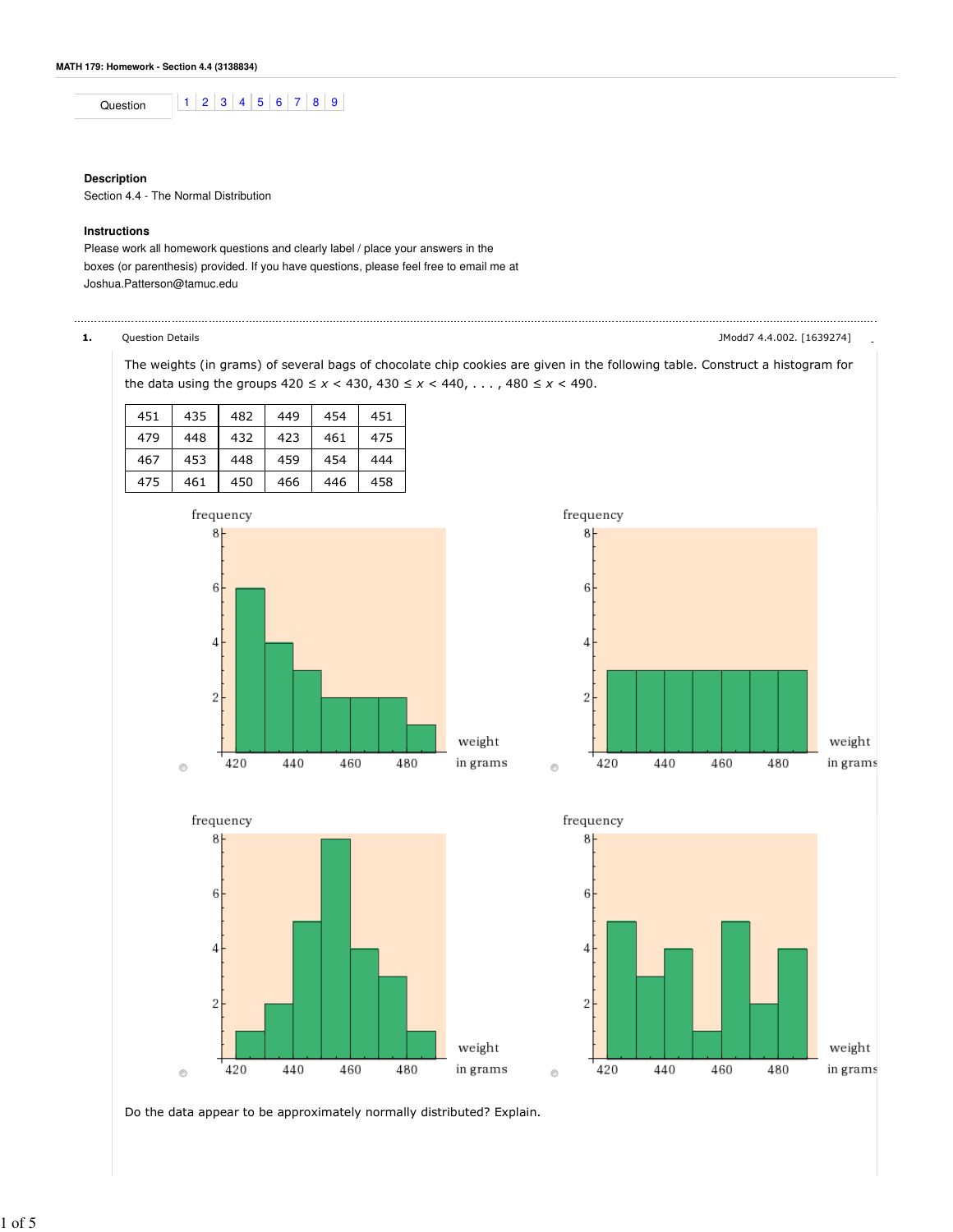- Yes, the histogram is relatively uniform.
- No, the histogram is left tailed.
- No, the histogram is right tailed.
- No, the data looks random.
- **O** Yes, the histogram looks like a bell curve.

2. Question Details - JModd7 4.4.004. [1639297]

A die was rolled several times, and the results are given in the following table. Construct a histogram for the data using the single-values 1, 2, 3, 4, 5, and 6.

| 5 | 3 |               |    |               | 2 |
|---|---|---------------|----|---------------|---|
| 6 |   |               | 2  | .5            | 5 |
|   | 3 |               | 6  |               |   |
| 3 |   | $\mathcal{P}$ | -5 | $\mathcal{P}$ |   |
|   |   | 5             |    |               | 5 |











Do the data appear to be normally distributed? Explain.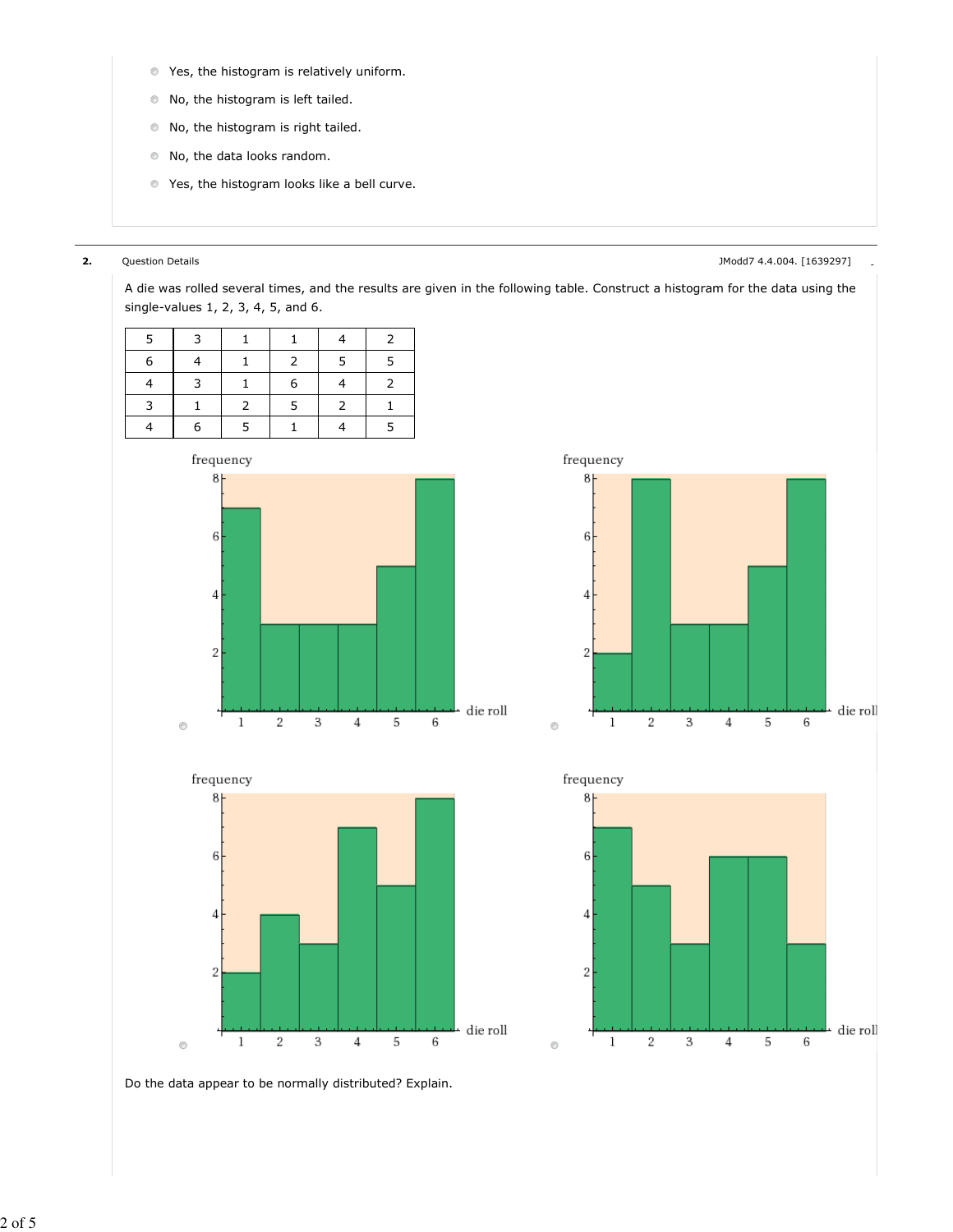- **Yes, the histogram is left-tailed.**
- Yes, the histogram looks like a bell curve.
- $\bullet$  No, the histogram is left-tailed.
- Yes, the histogram is relatively uniform.
- No, the histogram is relatively uniform.

**3.** Question Details **- Alternative Controller** - Controller - Mathematic Controller - Modd7 4.4.005. [1639392]

What percent of the standard normal z-distribution lies between the following values? (Round your answers to two decimal places.)

\n- (a) 
$$
z = 0
$$
 and  $z = 1$
\n- (b)  $z = -1$  and  $z = 0$
\n- (c)  $z = -1$  and  $z = 1$  (Note: This interval represents one standard deviation of the mean.)
\n- (d)  $y_0$
\n

**4.** Question Details **- All and Struck and Struck and Struck and Struck and Struck and Struck and Struck and Struck and Struck and Struck and Struck and Struck and Struck and Struck and Struck and Struck and Struck and St** 

What percent of the standard normal z-distribution lies between the following values? (Round your answers to two decimal places.)

\n- (a) 
$$
z = 0
$$
 and  $z = 2$
\n- (b)  $z = -2$  and  $z = 0$
\n- (c)  $z = -2$  and  $z = 2$  (Note: This interval represents two standard deviations of the mean.)
\n- (d)  $z = -2$  and  $z = 2$  (Note: This interval represents two standard deviations of the mean.)
\n

5. Question Details - JModd7 4.4.010. [1639501] A population is normally distributed with mean 18.7 and standard deviation 1.1. (a) Find the intervals representing one, two, and three standard deviations of the mean. one standard deviation (smaller value) (larger value) two standard deviations (smaller value) (larger value) three standard deviations  $\vert$  (smaller value) (larger value) (b) What percent of the data lies in each of the intervals in part (a)? (Round your answers to two decimal places.) one standard deviation  $\sim$  1% two standard deviations | % three standard deviations  $\sqrt{ }$  % (c) Draw a sketch of the bell curve.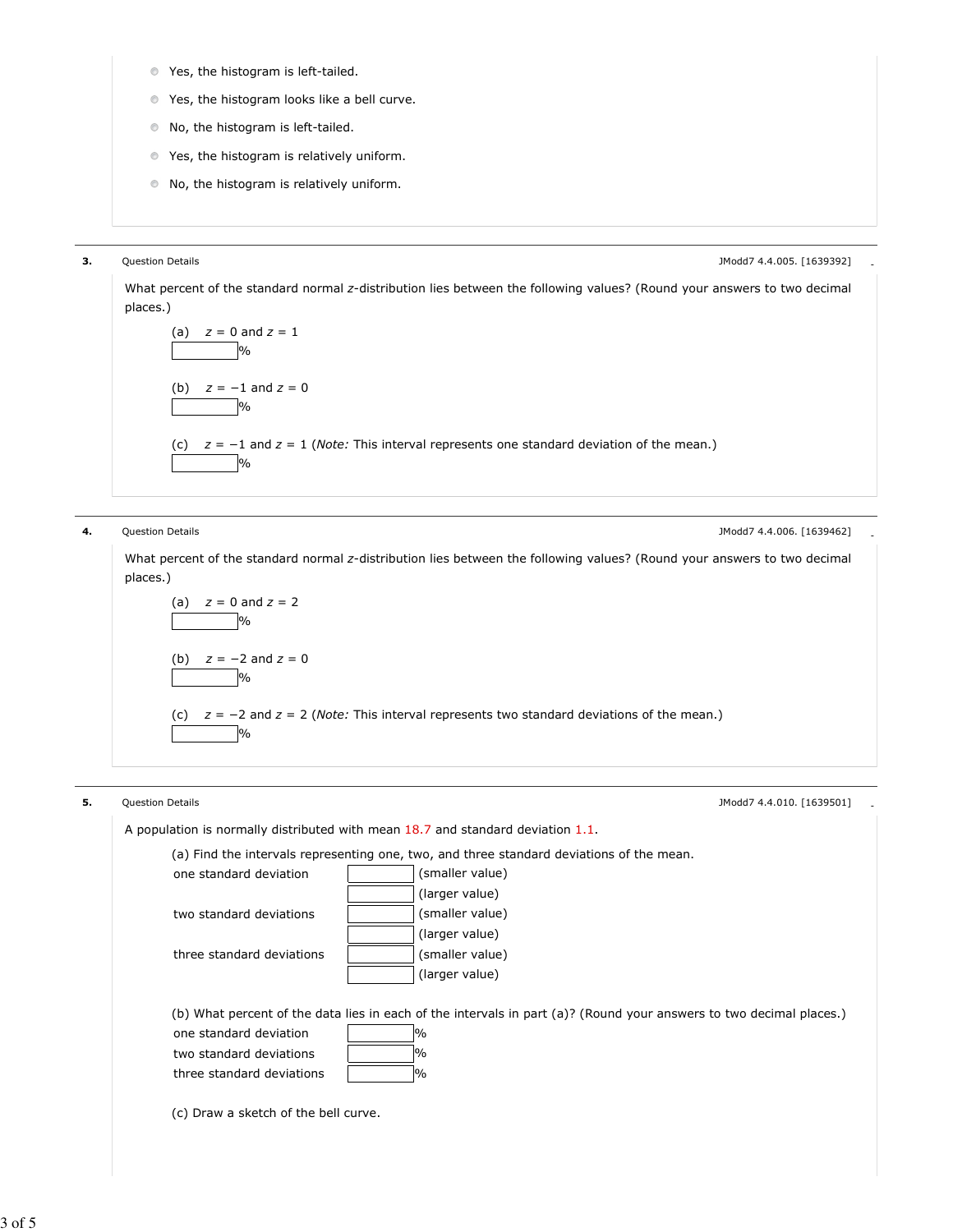

**6.** Question Details **- Account 2006 Contract Contract Contract Contract Contract Contract Contract Contract Contract Contract Contract Contract Contract Contract Contract Contract Contract Contract Contract Contract Co** 

Find the following probabilities. (Round your answers to four decimal places.)

(a) 
$$
p(0 < z < 1.62)
$$
  
\n(b)  $p(1.30 < z < 1.84)$   
\n(c)  $p(-0.36 < z < 1.57)$   
\n(d)  $p(z < -1.92)$   
\n(e)  $p(-1.33 < z < -0.86)$   
\n(f)  $p(z < 1.27)$ 

**7.** Question Details **Alternative Controller** Controller Controller Controller Controller Controller Controller Controller Controller Controller Controller Controller Controller Controller Controller Controller Controller

Find c such that each of the following is true. (Round your answers to two decimal places.)

(a) 
$$
p(0 < z < c) = 0.1323
$$
  
\n $c =$  0.1323  
\n(b)  $p(c < z < 0) = 0.4836$   
\n $c =$  0.4836  
\n(c)  $p(-c < z < c) = 0.4616$   
\n $c =$  0.4616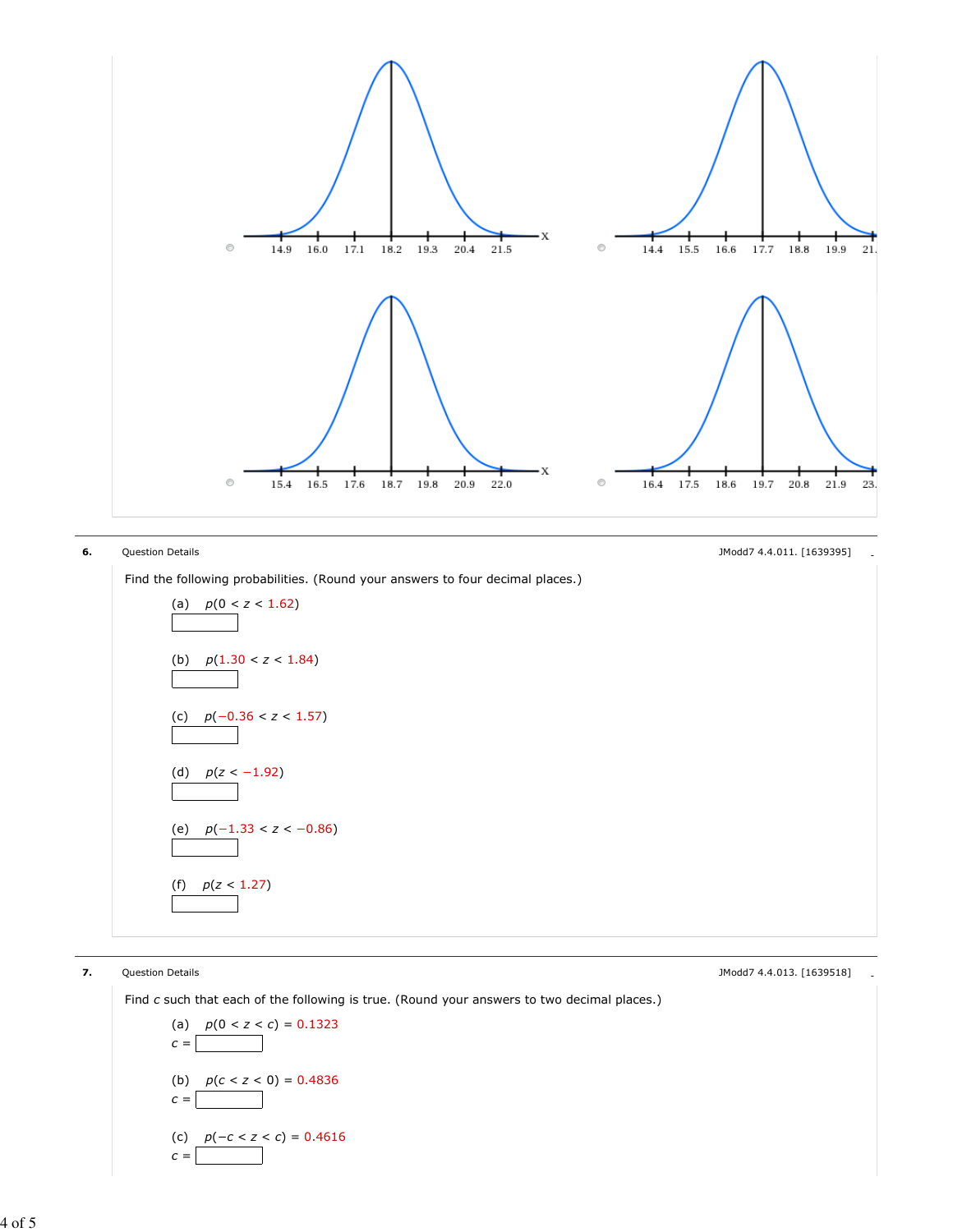

**8.** Question Details **Alternative Control** Control of the Security of the Security of the Security of the Security of the Security of the Security of the Security of the Security of the Security of the Security of the Sec

A population X is normally distributed with mean 74.5 and standard deviation 9.5. For each of the following values of  $x$ , find the corresponding z-number. Round off your answers to two decimal places.



**9.** Question Details **Alternative Concernsive Concernsive Concernsive Concernsive Concernsive Concernsive Concernsive Concernsive Concernsive Concernsive Concernsive Concernsive Concernsive Concernsive Concernsive Concern** 

The time it takes an employee to package the components of a certain product is normally distributed with  $\mu = 8.5$  and  $\sigma$  = 2.5 minutes. As an incentive, management has decided to give a bonus to the 20% of employees who took the shortest amount of time to package the components. Find the amount of time taken to package the components that will indicate that an employee should get a bonus. (Round your answer to two decimal places.)

An employee must package components in a time  $\left| \cdot \right|$  =-Select---  $\left| \cdot \right|$  minutes.

Assignment Details